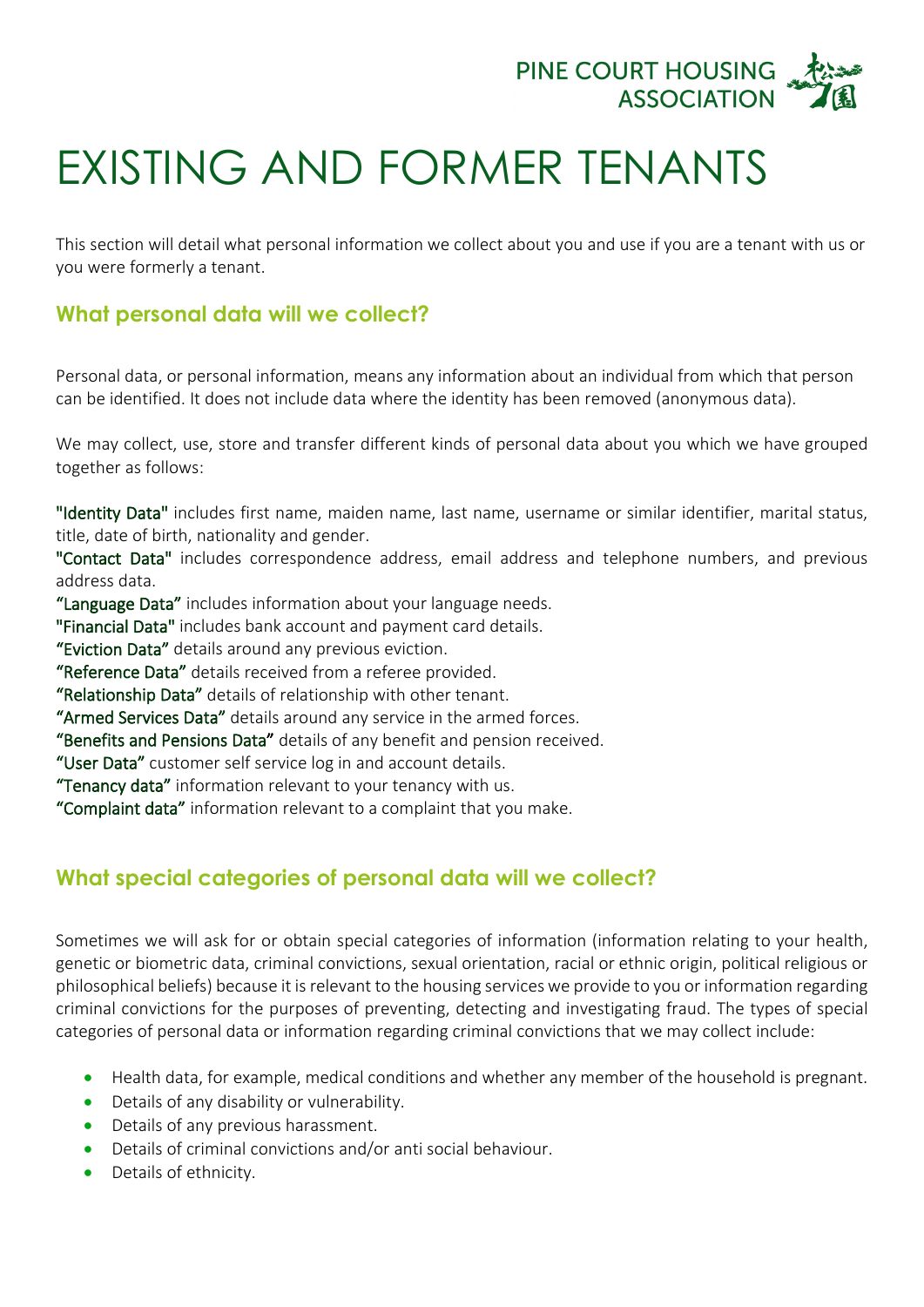## **What will we use your personal data for?**

Once you are a tenant with us we will use your categories of personal data and sensitive personal data set our above in order provide our services and other related services to you.

We have set out below, in a table format, a description of the ways we plan to use your personal data, and which of the legal bases we rely on to do so. We have also identified what our legitimate interests are where appropriate.

Note that we may process your personal data for more than one lawful ground depending on the specific purpose for which we are using your data. Please contact us if you need details about the specific legal ground we are relying on to process your personal data where more than one ground has been set out in the table below.

| Some personal data must be<br>processed in order for us to<br>take steps at the request of you<br>prior to entering into a contract<br>(c) Language Data<br>and then when we<br>have<br>(d) Financial Data<br>entered into a contract with<br>(e) Relationship Data<br>you (i.e. a tenancy agreement)                                                                                                                                                                                                                            |
|----------------------------------------------------------------------------------------------------------------------------------------------------------------------------------------------------------------------------------------------------------------------------------------------------------------------------------------------------------------------------------------------------------------------------------------------------------------------------------------------------------------------------------|
| (f) Benefits and Pensions<br>In other circumstances it is<br>necessary for the legitimate<br>interests of us in order to assess<br>(i) Complaint data<br>the<br>suitability<br>of<br>the<br>accommodation, provide you<br>with<br>appropriate<br>accommodation and access and<br>provide appropriate support.<br>In certain circumstances we will<br>process the personal data in<br>order to comply with our legal<br>regulatory<br>obligations<br>and<br>(such as in relation to fraud and<br>universal credit), and acting in |
| the public interest                                                                                                                                                                                                                                                                                                                                                                                                                                                                                                              |
| We minimise our holding and<br><b>Special Categories of</b><br>use of sensitive categories of<br>personal information but, given<br>the services we provide, there<br>(k) Disability or vulnerability<br>are times when we use it to                                                                                                                                                                                                                                                                                             |
|                                                                                                                                                                                                                                                                                                                                                                                                                                                                                                                                  |